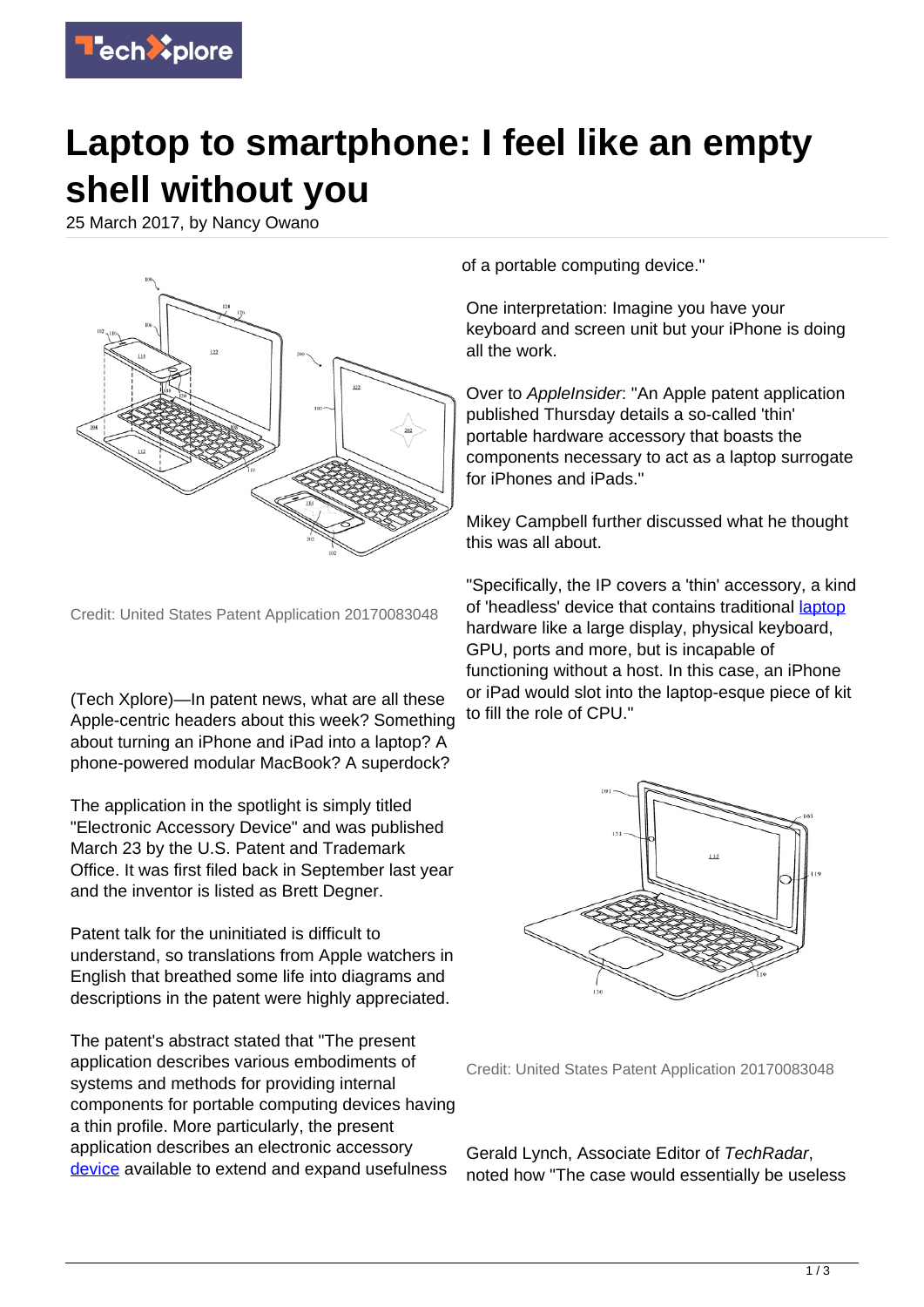

without a smartphone housed inside it." The phone would take on the role of being the CPU core for the shell.

In one embodiment, Campbell said, "the accessory includes a port shaped to accommodate a host iPhone or iPad. Located in the base portion, this slot might also incorporate a communications interface and a means of power transfer, perhaps Lightning or a Smart Connector."

Lynch in TechRadar said, ["Communications](http://www.techradar.com/news/apple-exploring-iphone-powered-modular-macbook) and shared power between the two devices could be transferred over Lightning or a Smart Connector port, with the iPhone acting as a trackpad with Force Touch haptics."

Tyler Lee in Ubergizmo said the application talked about the smartphone, such as the iPhone, being used to dock inside a [slot](http://www.ubergizmo.com/2017/03/apple-smartphone-power-laptop/) on the laptop "in which not only would it power the device, but it will also double up as a trackpad for the computer as well."

So what are the chances this **[patent](https://techxplore.com/tags/patent/)** idea would eventually be advanced to a real product?

AppleInsider suggested we should not hold our breath.

"Considering Apple's stance on portable computing, especially recent advertising campaigns touting iPad as a laptop replacement, it is highly unlikely that today's published application will make its way to market. That said, the invention suggests Apple is, or at least was, mulling an expansion of its iOS device lineup to a point that blurs the line between handheld device and [laptop.](https://techxplore.com/tags/laptop/)"

Lynch seemed to have a similar verdict. He said, "with the iPad Pro already existing as Apple's halfway home between a mobile and work-focused device, the Cupertino seems to already have the base covered that this curio would be looking to hit."

While it may or may never become a product, Paul Lilly in Hot Hardware said Apple "might be testing the design in some lab in Cupertino, along with other experiments. It's certainly an interesting [idea](http://hothardware.com/news/apple-files-patent-for-iphone-to-macbook-laptop-dock-design), though."

 **More information:** ELECTRONIC ACCESSORY DEVICE, [United States Patent Application](http://appft.uspto.gov/netacgi/nph-Parser?Sect1=PTO2&Sect2=HITOFF&u=%2Fnetahtml%2FPTO%2Fsearch-adv.html&r=3292&f=G&l=50&d=PG01&s1=(1%2F1.CCLS.+AND+20170323.PD.)&p=66&OS=ccl/1/1+and+pd/3/23/2017&RS=(CCL/1/1+AND+PD/20170323) [20170083048](http://appft.uspto.gov/netacgi/nph-Parser?Sect1=PTO2&Sect2=HITOFF&u=%2Fnetahtml%2FPTO%2Fsearch-adv.html&r=3292&f=G&l=50&d=PG01&s1=(1%2F1.CCLS.+AND+20170323.PD.)&p=66&OS=ccl/1/1+and+pd/3/23/2017&RS=(CCL/1/1+AND+PD/20170323)

© 2017 Tech Xplore